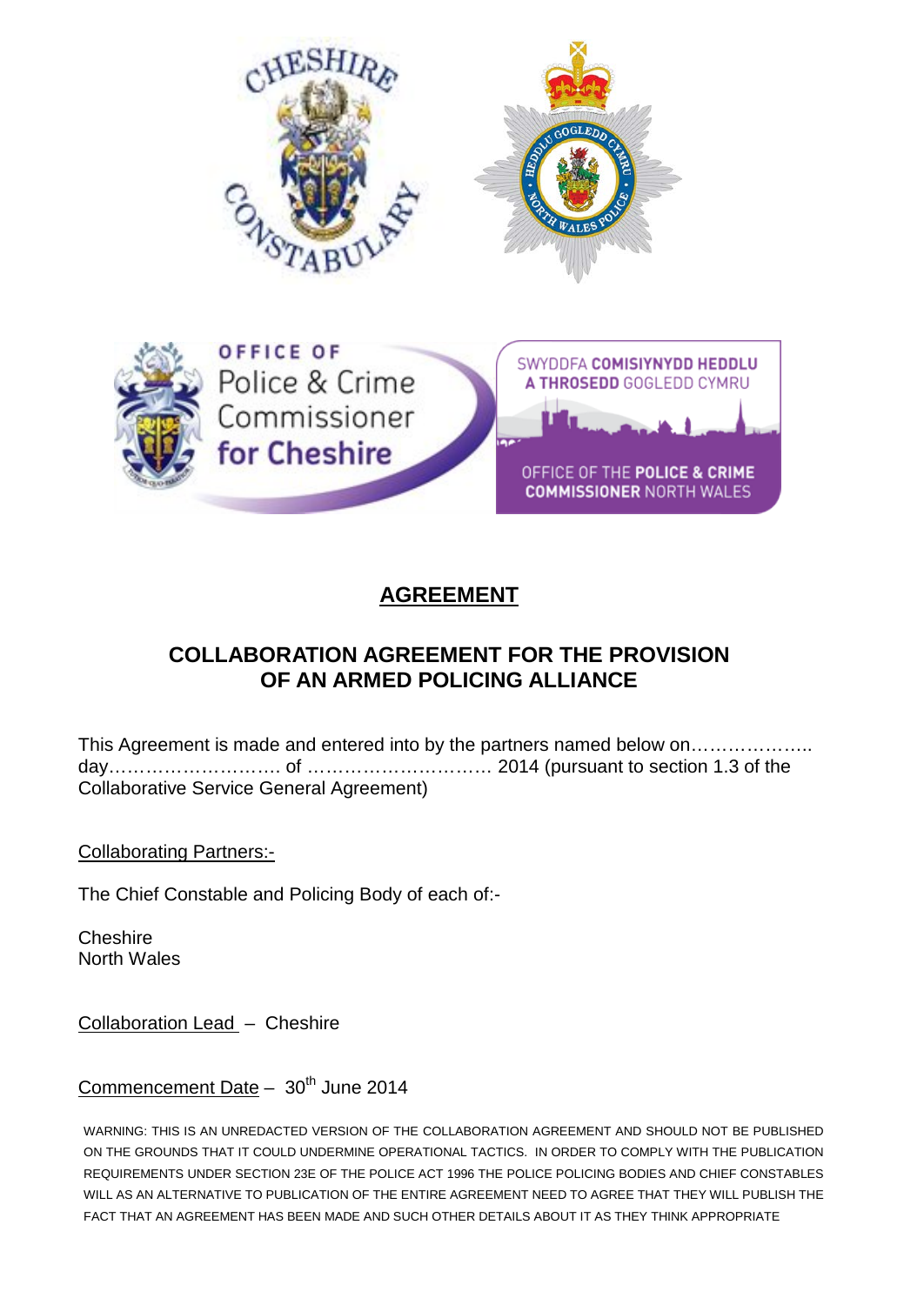## **INDEX**

#### **Definitions**

- **Section One Purpose of the Agreement and legal context**
- **Section Two Length of Agreement, termination and variation**
- **Section Three Statement of intent**
- **Section Four Governance and Collaboration Lead**
- **Section Five Assets, finance and costs sharing**
- **Section Six Operational Matters**
- **Section Seven Information Management**
- **Section Eight Disputes and grievances**
- **Section Nine Miscellaneous**
- **Section Ten Welsh Language**

#### **Appendices:-**

- **Appendix One Strategic Governance**
- **Appendix Two Organisational Chart**
- **Appendix Three The Service**
- **Appendix Four Finance**
- **Appendix Five Performance monitoring**
- **Appendix Six Asset & Contract Register**
- **Appendix Seven Data processing agreement**
- **Appendix Eight Strategic Plan / Business Case**
- **Appendix Nine Exit Strategy**
- **Appendix Ten Business Continuity Plan**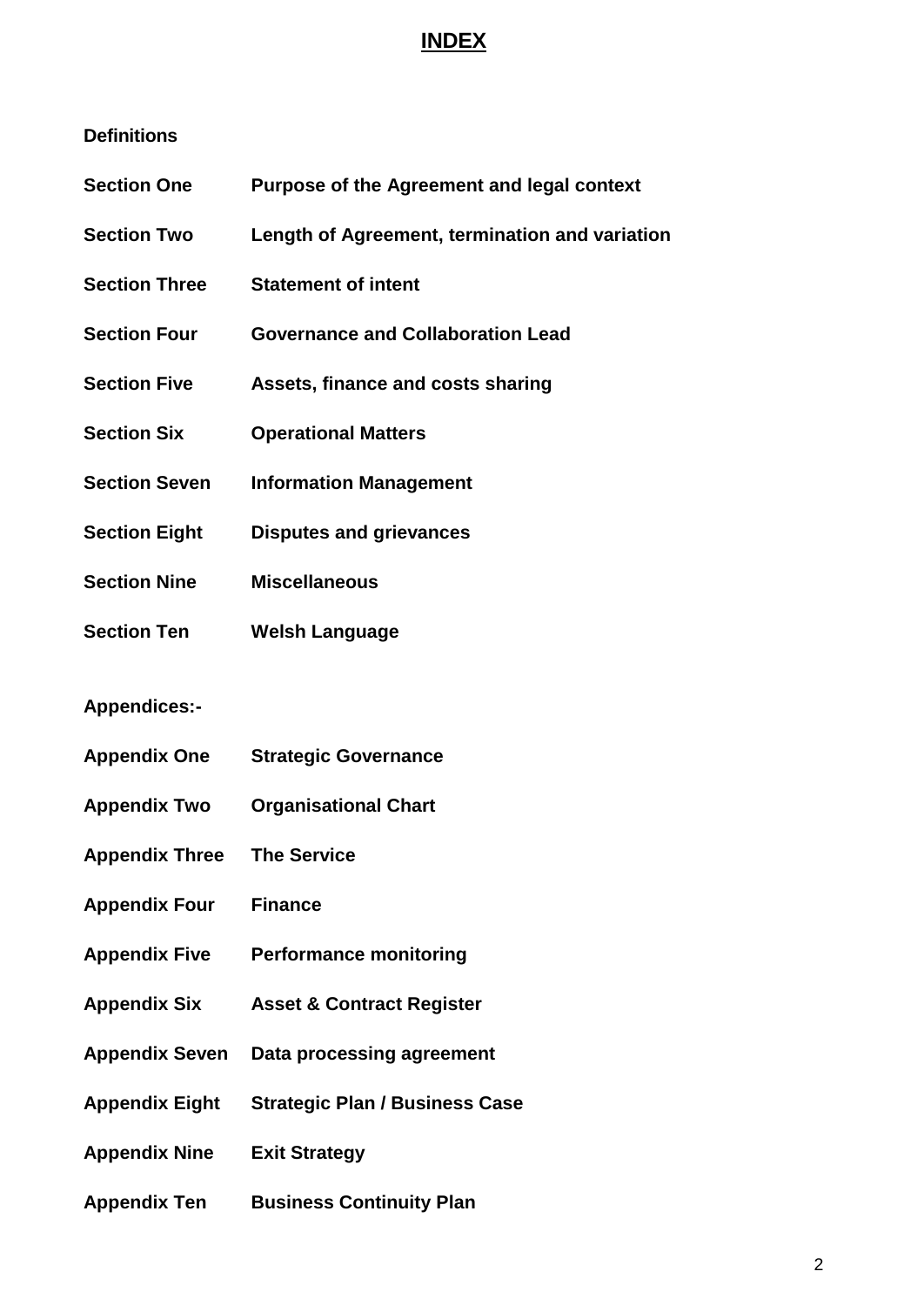## **DEFINITIONS**

| <b>Armed Police Alliance</b>   | ("the Alliance")                                                                                                                                                               |
|--------------------------------|--------------------------------------------------------------------------------------------------------------------------------------------------------------------------------|
| <b>Chief Constables:</b>       | The Chief Constables of Cheshire Constabulary<br>and North Wales Police.                                                                                                       |
| <b>Collaborating Managers:</b> | means the officers and/or staff as defined in clause<br>6.2 of this Agreement.                                                                                                 |
| <b>Collaborating Partners:</b> | The Chief Constables and the Policing Bodies.                                                                                                                                  |
| <b>Collaboration Lead:</b>     | The Chief Constable of Cheshire Constabulary                                                                                                                                   |
| <b>Commencement Date:</b>      | 30 <sup>th</sup> June 2014                                                                                                                                                     |
| <b>Collaborative Service</b>   |                                                                                                                                                                                |
| <b>General Agreement:</b>      | ("the General Agreement") An agreement made<br>between:                                                                                                                        |
|                                | (1) The Policing Bodies for Cheshire, Cumbria,<br>Greater Manchester, Lancashire, Merseyside and<br>North Wales.                                                               |
|                                | (2) The Chief Constables of Cheshire<br>Constabulary, Cumbria Constabulary, Greater<br>Manchester Police, Lancashire Constabulary,<br>Merseyside Police and North Wales Police |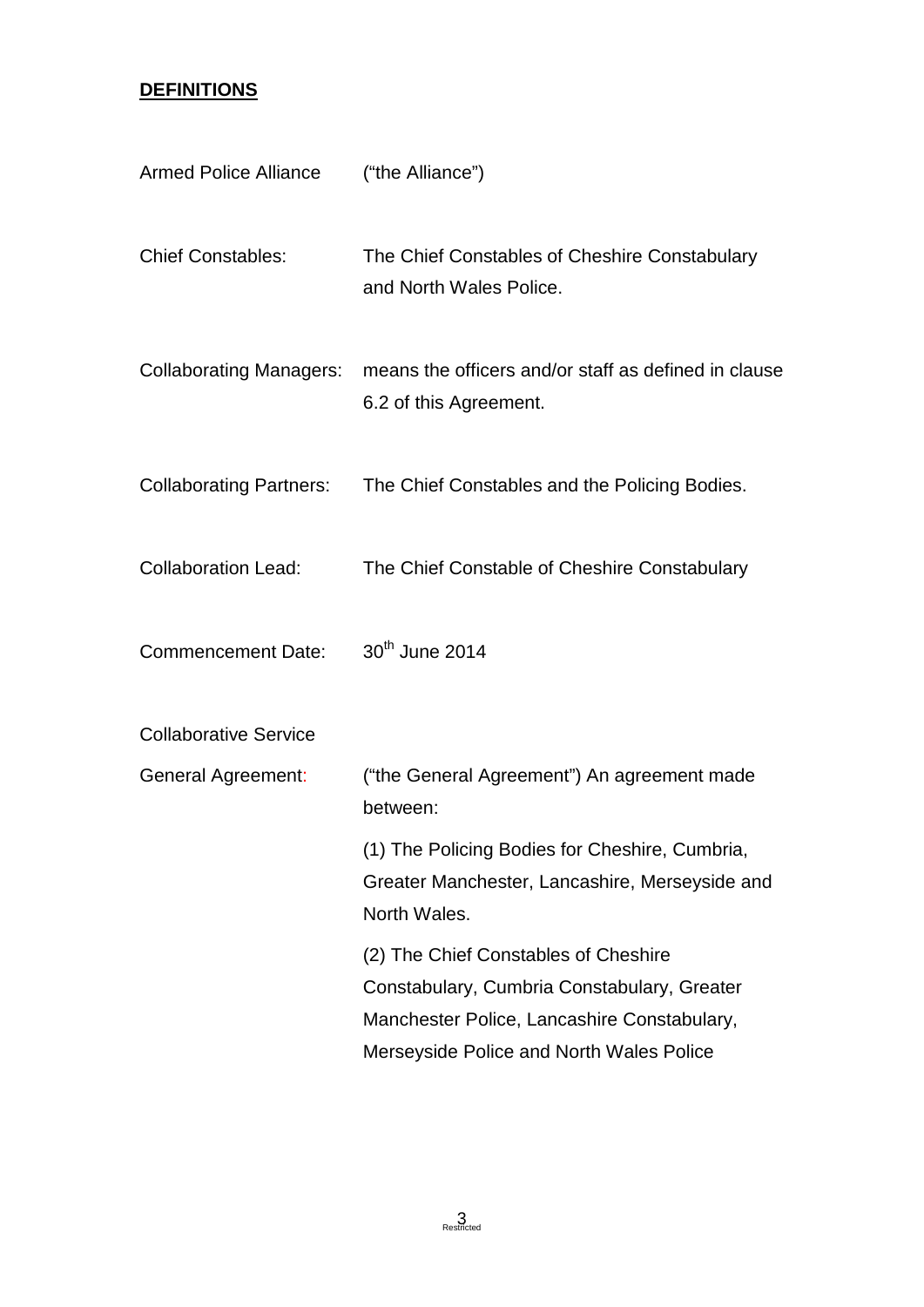| <b>NWACPO</b>          | The senior management board established to oversee<br>the operational governance of all North West Regional |  |
|------------------------|-------------------------------------------------------------------------------------------------------------|--|
|                        | <b>Collaboration Partnerships.</b>                                                                          |  |
| <b>NWJC</b>            | The Joint Committee set up under the terms of the<br>General Agreement to which governance is delegated.    |  |
| <b>Policing Bodies</b> | The Police and Crime Commissioner for each of Cheshire<br>North Wales.                                      |  |
| SMT:                   | The Senior Management Team defined in clause 4.5 of<br>this Agreement.                                      |  |
| The Act:               | Police Act 1996 (as amended)                                                                                |  |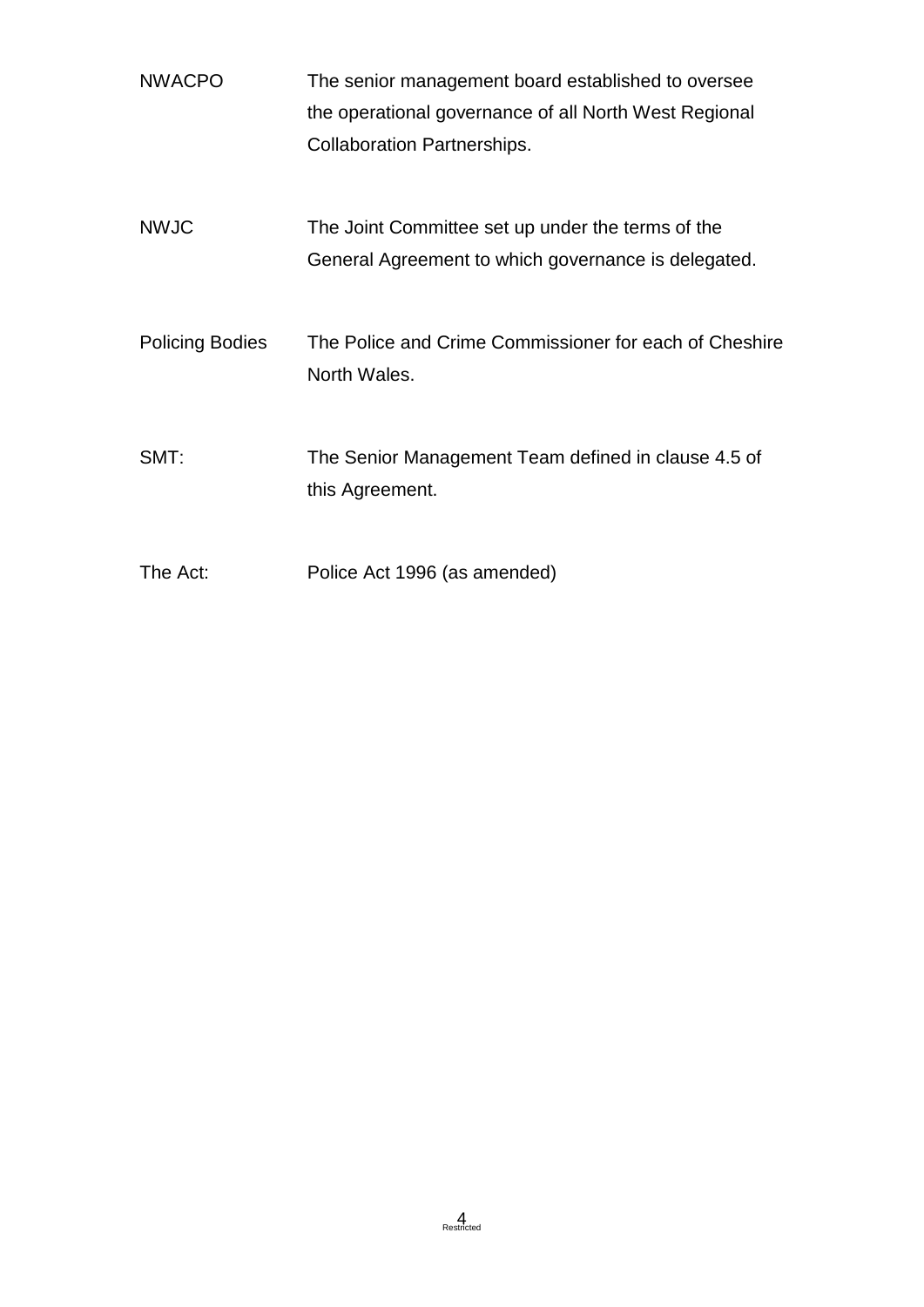### **SECTION ONE : PURPOSE OF THE AGREEMENT & LEGAL CONTEXT**

- 1.1 The Collaborating Partners have agreed to collaborate in the provision of a shared armed policing alliance, the purpose of which is to create a jointly funded and crewed firearms unit located at a jointly managed base and which is able to be deployed across both force areas whilst being dynamically managed by either force control room (by the Force Incident Manager). This Alliance will provide a highly skilled, dedicated, responsive service across both force areas providing significant resilience and at the same time making substantial costs savings.
- 1.2 This Agreement forms part of the General Agreement and contains the terms agreed by the Collaborating Partners for the establishment and operation of the Alliance and is made pursuant to the provisions of the Act.
- 1.3 The Policing Body of each area is a party to this Agreement in accordance with section 22A of the Act and has approved the fact of and terms of this Agreement.
- 1.4 The Chief Constables are party to this Agreement and have approved the fact of and terms of this Agreement.

# **SECTION TWO : LENGTH OF AGREEMENT, TERMINATION AND VARIATION**

2.1 This Agreement shall come into force on 30 June 2014 and shall continue unless and until terminated in accordance with the provisions of this Agreement or varied by the joint agreement of all parties.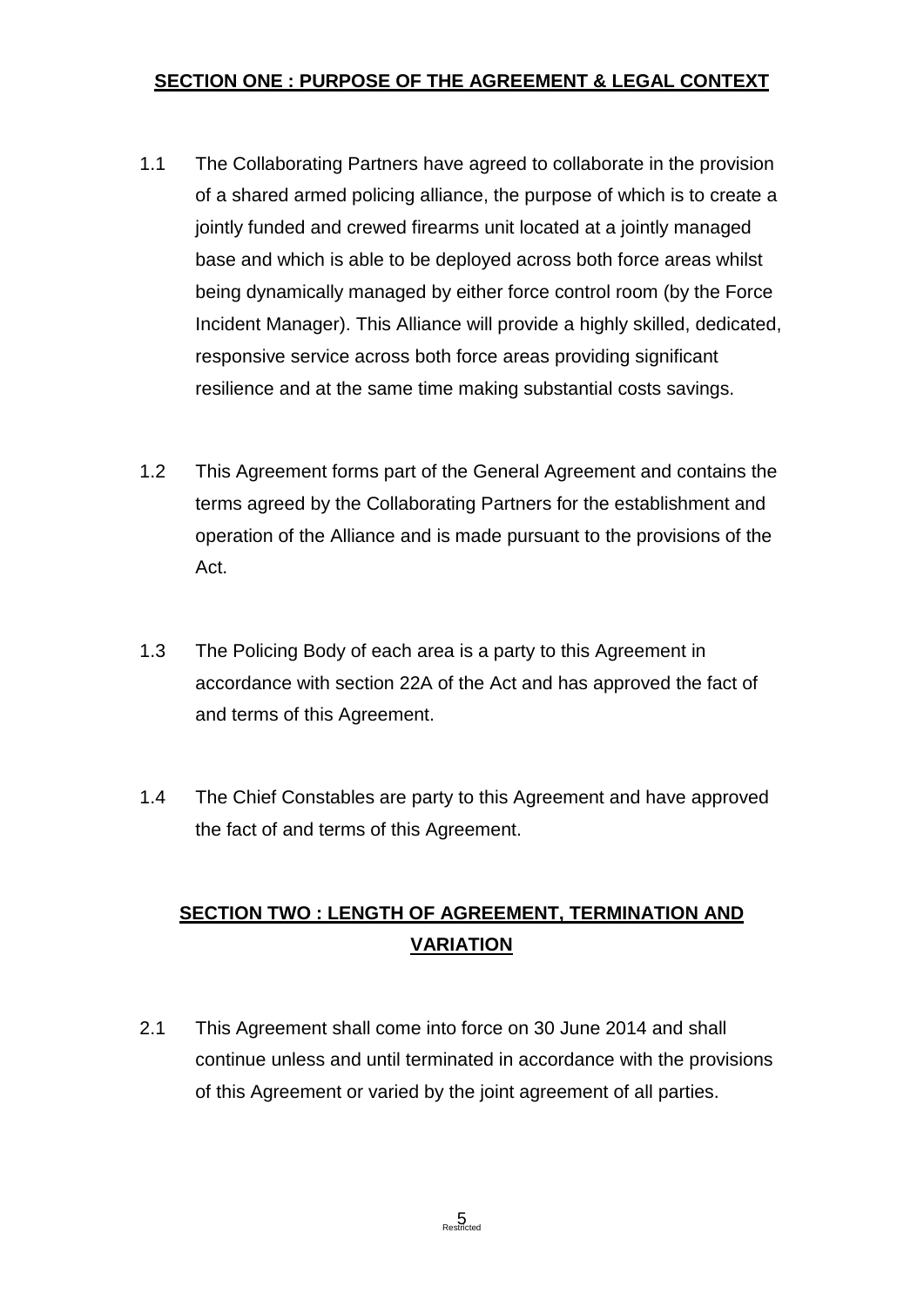- 2.2 This Agreement takes into account the fact that collaboration activity in this area has not previously been undertaken by the Collaborating Partners but that the Collaborating Partners have already been involved in ancillary arrangements necessary to facilitate a collaborative method of working including financial arrangements which have been undertaken in the manner envisaged in this Agreement since 01 April 2014.
- 2.3 The termination or variation of this Agreement will not act as a termination / variation of the General Agreement.
- 2.4 The funding for the Armed Policing Alliance is allocated / determined on a yearly basis by the collaborating partners. The current financial agreements are at Appendix 4 (Finance) to this Agreement. This Agreement shall be reviewed in the first instance by 31 March 2015 and every year thereafter to ensure the collaborative function remains effective and efficient in accordance with the objectives set by the Collaborating Partners. This will include assessment as against the strategic objectives with consideration paid to whether there are any better methods of providing the service. This also provides the opportunity to review and consider the future of the Armed Policing Alliance ahead of the end of the financial year on 31 March in any year.
- 2.5 The Collaborating Partners may withdraw from this Agreement by giving 12 months written notice to the other partner. Such notice must:
- 2.5.1 be given after prior consultation with the other partner
- 2.5.2 be copied to each partner in writing
- 2.5.3 end on the last day of a calendar month no earlier than 31 March 2016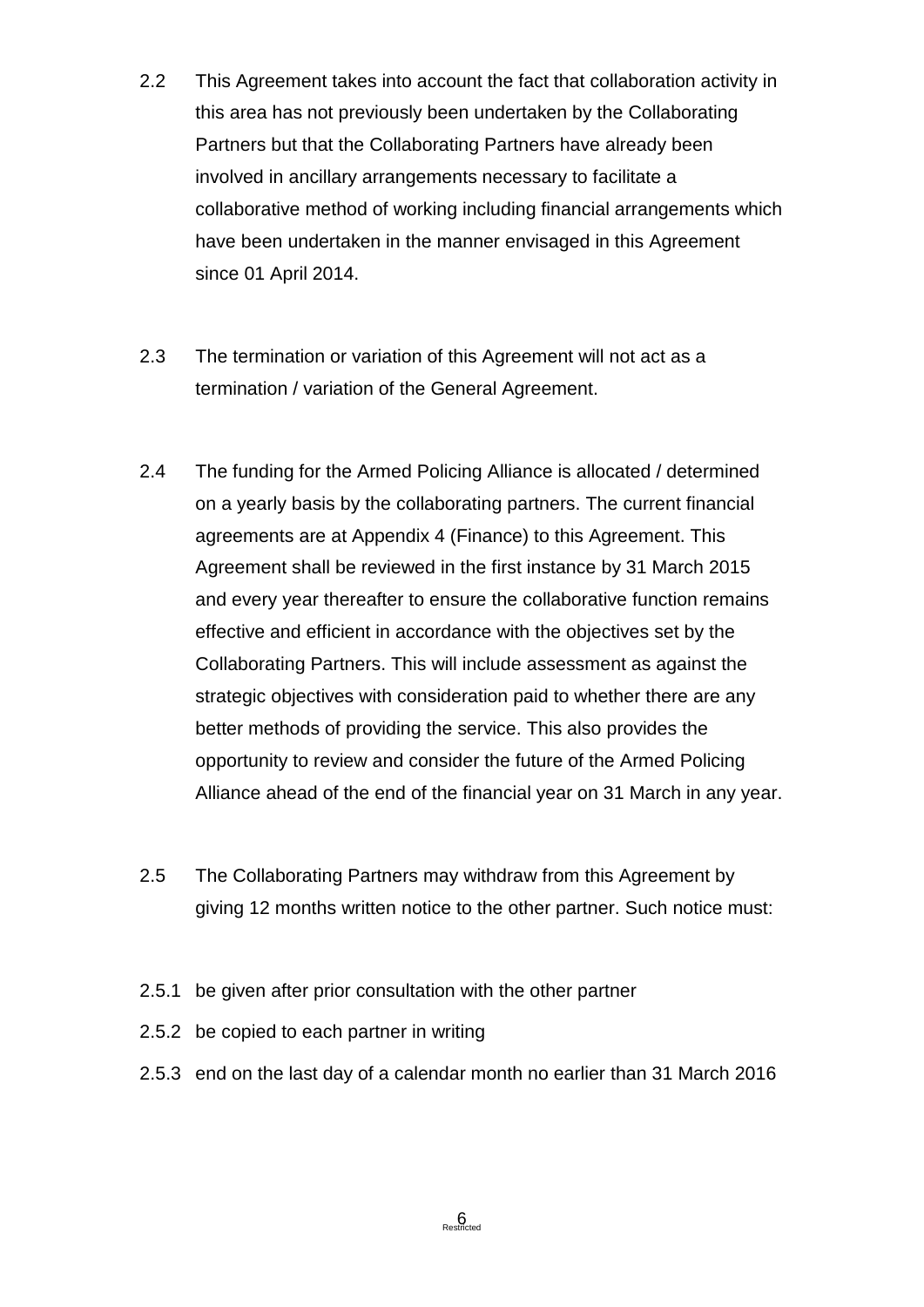- 2.6 This Agreement may be terminated at any time by the mutual consent of all parties.
- 2.7 On termination of this Agreement, the provisions of Appendix 9 "Exit Strategy" will apply.

### **SECTION THREE : STATEMENT OF INTENT**

3.1 The Collaborating Partners and the Chief Constables agree to work together in accordance with the terms of this Agreement and be bound by the terms of this Agreement as well as the provisions of the General Agreement for the purpose of achieving and efficient and effective service for all.

#### **SECTION FOUR : GOVERNANCE AND COLLABORATION LEAD**

- 4.1 The Collaborating Partners have agreed a governance structure in the General Collaboration Agreement, known as the North West Joint Committee ("NWJC"). The Collaborating Partners agree that this Agreement will operate under the governance structure of the NWJC and that the NWJC will oversee the Armed Policing Alliance collaboration. The overarching principles for collaboration, Terms of Reference of the NWJC and the NWJC Standing Orders for regulating the conduct of the NWJC are described in the General Agreement.
- 4.2 Appendix 1 and 2 to this Agreement provide a structure chart showing the structure of Strategic Governance (Appendix 1) in relation to the Alliance and Organisational Structure (Appendix 2) showing the constituent units / departments and their place in the overall Alliance structure. The Terms of Reference for each of the Strategic Armed Policing Group, the Armed Policing Management Group and Alliance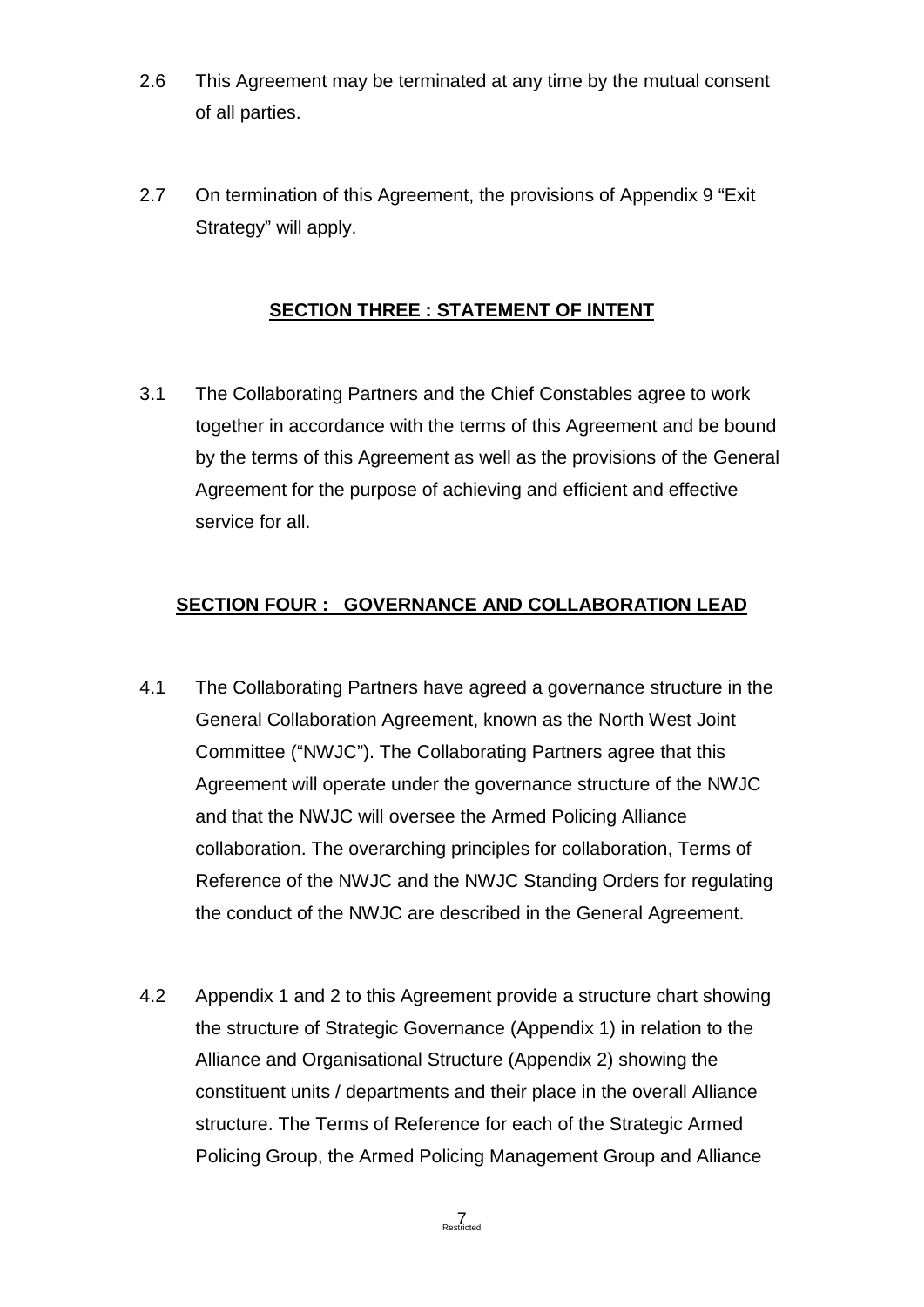Armed Policing Operations Delivery Group are also at Appendix 1. These identify the roles and responsibilities of each and their position in the strategic structure of the Alliance.

- 4.3 The Collaborating Partners are satisfied that this Alliance is in the interests of the efficiency and effectiveness of the collaborating partners. The Collaborating Partners principle aim in collaborating is to seek an appropriate distribution of resources across the region to ensure that the Collaborating Partners can best function to meet operational need. In addition, as well as operational functions, the Alliance is to facilitate specialised training needs across the region. A statement in respect of the service, its aims and objectives can be found at Appendix 3 to this Agreement.
- 4.4 The parties have agreed that the Collaboration Lead in relation to this collaboration arrangement shall be Cheshire.
- 4.5 As the Alliance is a two force collaboration, the arrangement is structured so that senior officers from both Collaborating Partners have involvement in the Alliance. In particular the SMT shall comprise a member of ACPO for each force as well as two superintendents (one in each Force) who, whilst not dedicated to the Alliance exclusively, will be part of the overall SMT in each force for firearms, and one chief inspector. This means each Chief Constable will be in a position to provide information about the manner in which functions are discharged under the provisions of the Collaboration Agreement and will, in conjunction with the SMT and Armed Policing Alliance Working Group be responsible for the collaborative arrangements.
- 4.6 The Alliance will be staffed by officers and staff from both collaborating forces. As this is a two Force alliance there is no anticipated requirement for secondment. Officers and staff will simply work in alliance in accordance with the provisions of this Agreement.

 $8<sub>Perfricted</sub>$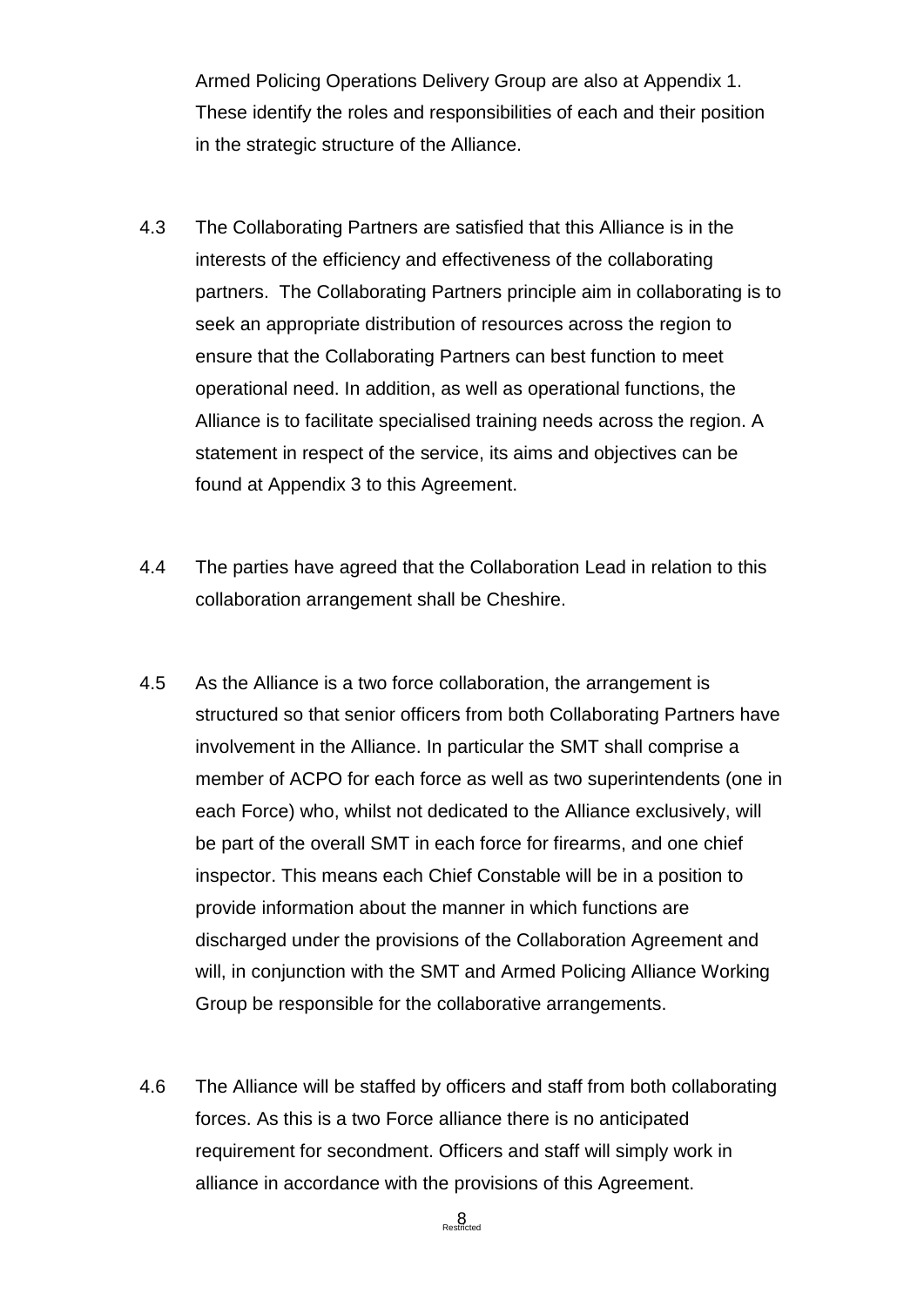- 4.7 In the event that a decision is taken to second any staff or officers to another force as part of the Alliance working arrangements, officers will be seconded for a maximum period of 5 years at which point they will return to their home force. Police staff may be seconded indefinitely. Any secondments are subject to availability of funding and subject to satisfactory individual performance.
- 4.8 An advertisement in respect of any vacancies at the Alliance will be sent by the Collaborating Managers to each Collaborating Partner as and when vacancies arise. It is a matter for each Collaborating Partner to determine whether or not they actually place that advertisement internally in their own force since it is recognised that from time to time individual forces may have insufficient staff or officers at a particular level or with a particular skill to release any to the Alliance. In placing an advertisement, the Collaborating Partners agree that they are willing to support the release of any successful candidate within a reasonable period (considered to be within 35 calendar days) unless exceptional circumstances exist and are brought to the Collaboration Managers' attention prior to a decision about appointment being made.
- 4.9 Any additional ancillary support services required by the Alliance (eg. finance, legal, IT, forensics, property and custody) will be provided by agreement between the Collaboration Partners on a case by case basis. The Collaborating Partners have agreed that finance and IT services are supplied by respective forces. Cheshire will be the lead force for the provision of HR services. Additional services (eg procurement) are supplied by whichever force is most appropriate and the Alliance invoiced (where appropriate / agreed) accordingly. Legal services will be provided in accordance with professional rules relating to the provision of advice to clients.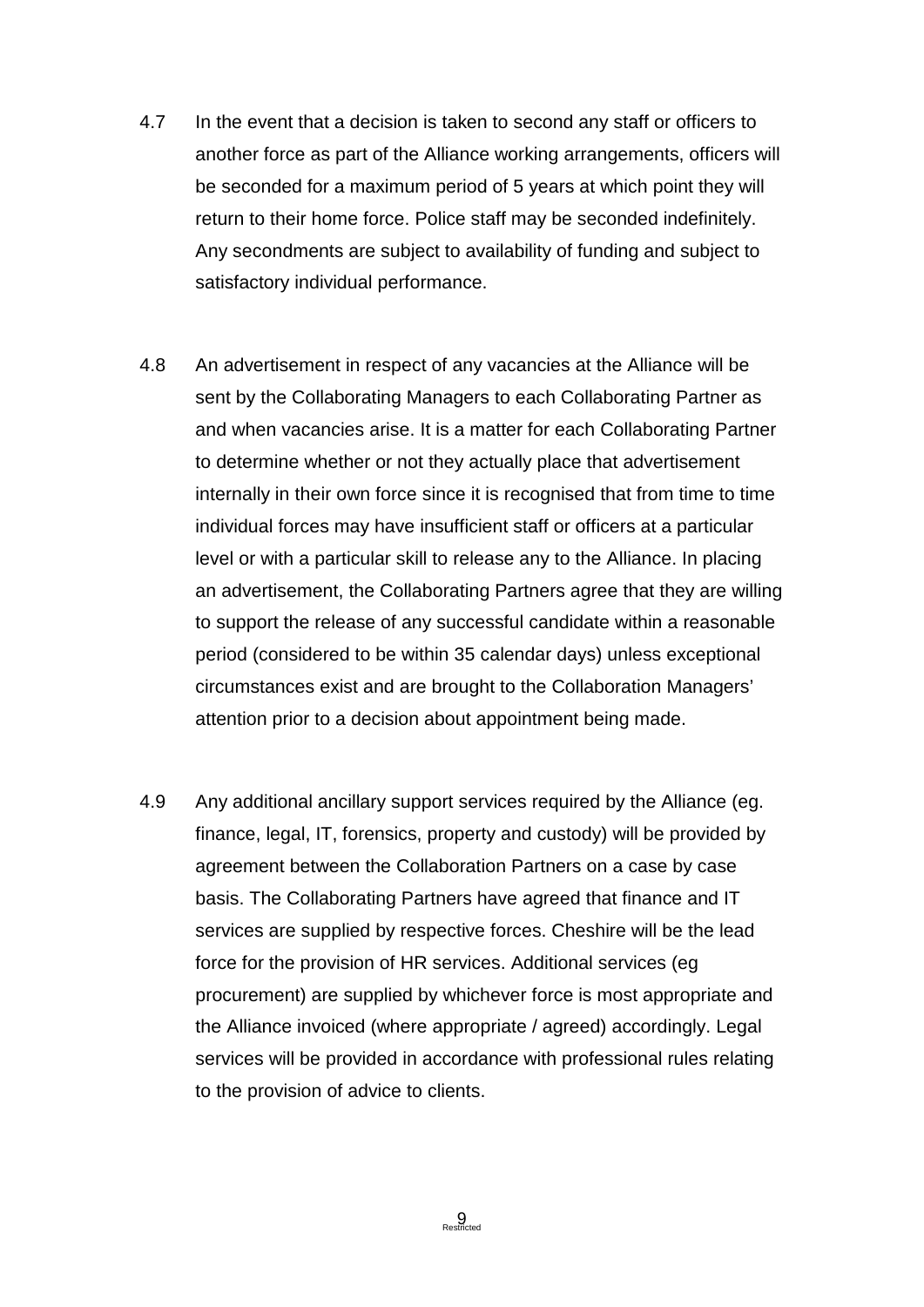#### **SECTION FIVE : ASSETS, FINANCES AND COSTS SHARING**

- 5.1 The parties have agreed that the Collaboration Lead shall be the budget holder for the collaboration.
- 5.2 The Collaboration Partners' treasurers and the Chief Constables' directors of finance have agreed a process of financial management in relation to the Alliance as described in Appendix 4 of this Agreement.
- 5.3 The Collaboration Partners have agreed that the Financial Regulations of the Collaboration Lead will be adopted for financial management arrangements in relation to the collaboration.
- 5.4 At the Commencement Date, all assets used by the Alliance belong to one of the Collaborating Partners. They are listed separately and ownership remains with the providing force. Any assets subsequently purchased will be added to those lists which will be regularly updated. Any assets purchased jointly will be recorded on a joint assets register which will be added to Appendix 6 of this Agreement.
- 5.5 In the event that the Alliance require the procurement of any items of goods or services, or the entering into of agreements in respect of premises they shall be dealt with and procured by and in accordance with the procedures of the Collaboration Lead force and the costs shared in accordance with the finance arrangements set out in Appendix 4. The Collaboration Managers will maintain a contracts register detailing all such agreements. This can be found at Appendix 6 to this Agreement along with the asset registers. The contracts register will continually be added to and amended as and when contracts are agreed, varied, amended or completed.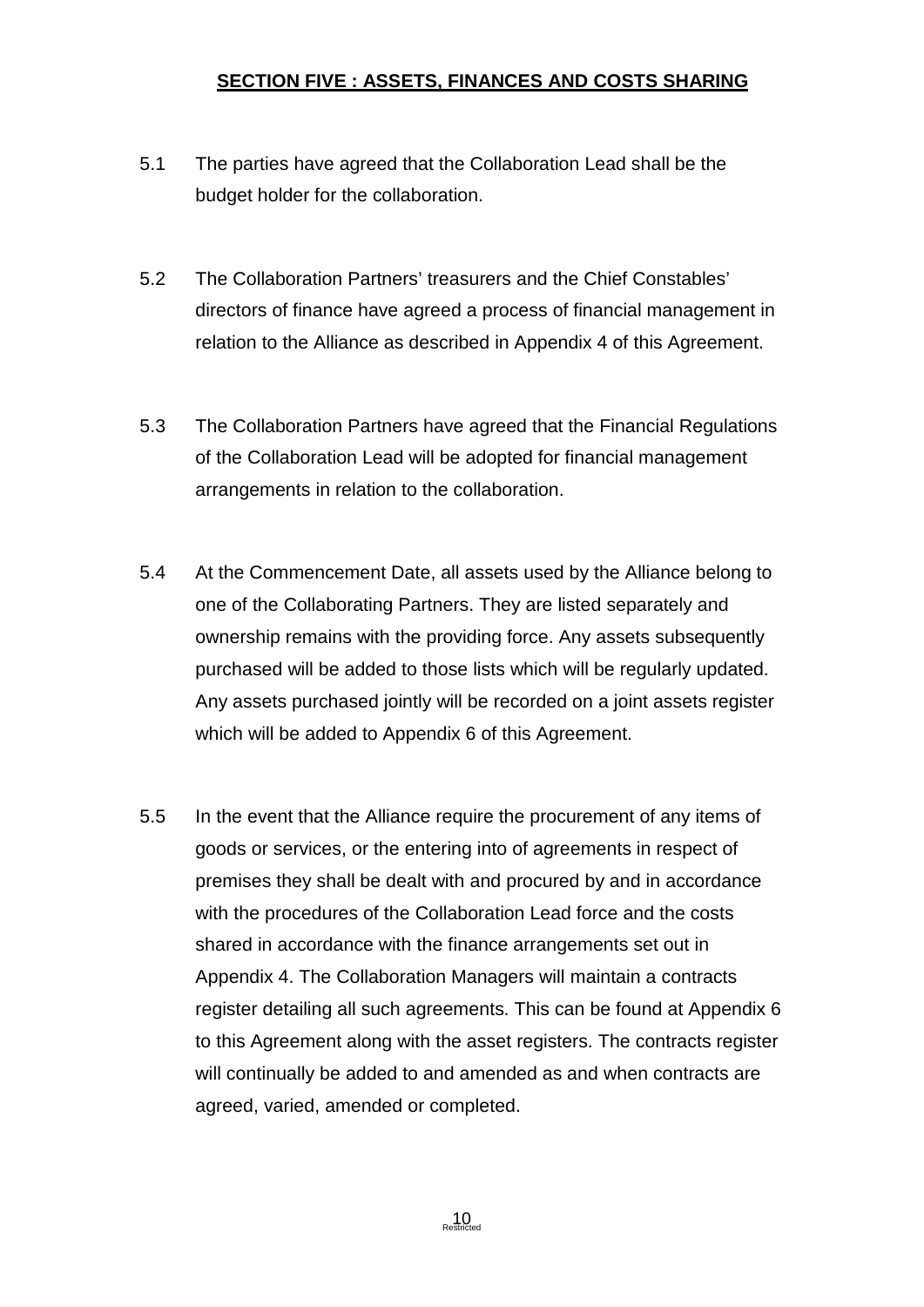- 5.6 Each force will ensure that they have the appropriate insurances in place including:-
- 5.6.1 Employers liability each force will ensure they have employers liability insurance in place for all its officers and staff and agree that any risk and liability associated with performing duties as part of this Alliance will remain with the individual employer (ie home force) who retain legal responsibility for their own officers and staff including responsibility relating to health and safety matters.
- 5.6.2 Motor insurance each force will ensure that they have appropriate motor insurance, providing the driver of any vehicle used under this Agreement holds a driving licence and is driving with permission. The Alliance is a joint operation and involves officers of both Cheshire Constabulary and North Wales Police. It is agreed that risk in respect of motor claims will sit with the insurer of the vehicle being used at the time.
- 5.6.3 Public liability each force will ensure that they have appropriate insurance in place to cover public liability. It is agreed that any risk and therefore liability associated with performing the duties of this Alliance will sit with the home force of the officer in overall command of an incident at the time of the adverse incident which is the subject of the claim.
- 5.7 In respect of any jointly acquired vehicles, the Collaboration Lead will deal with all fleet related matters including insurance, repair and replacement and any such costs incurred will be paid out of the agreed budget.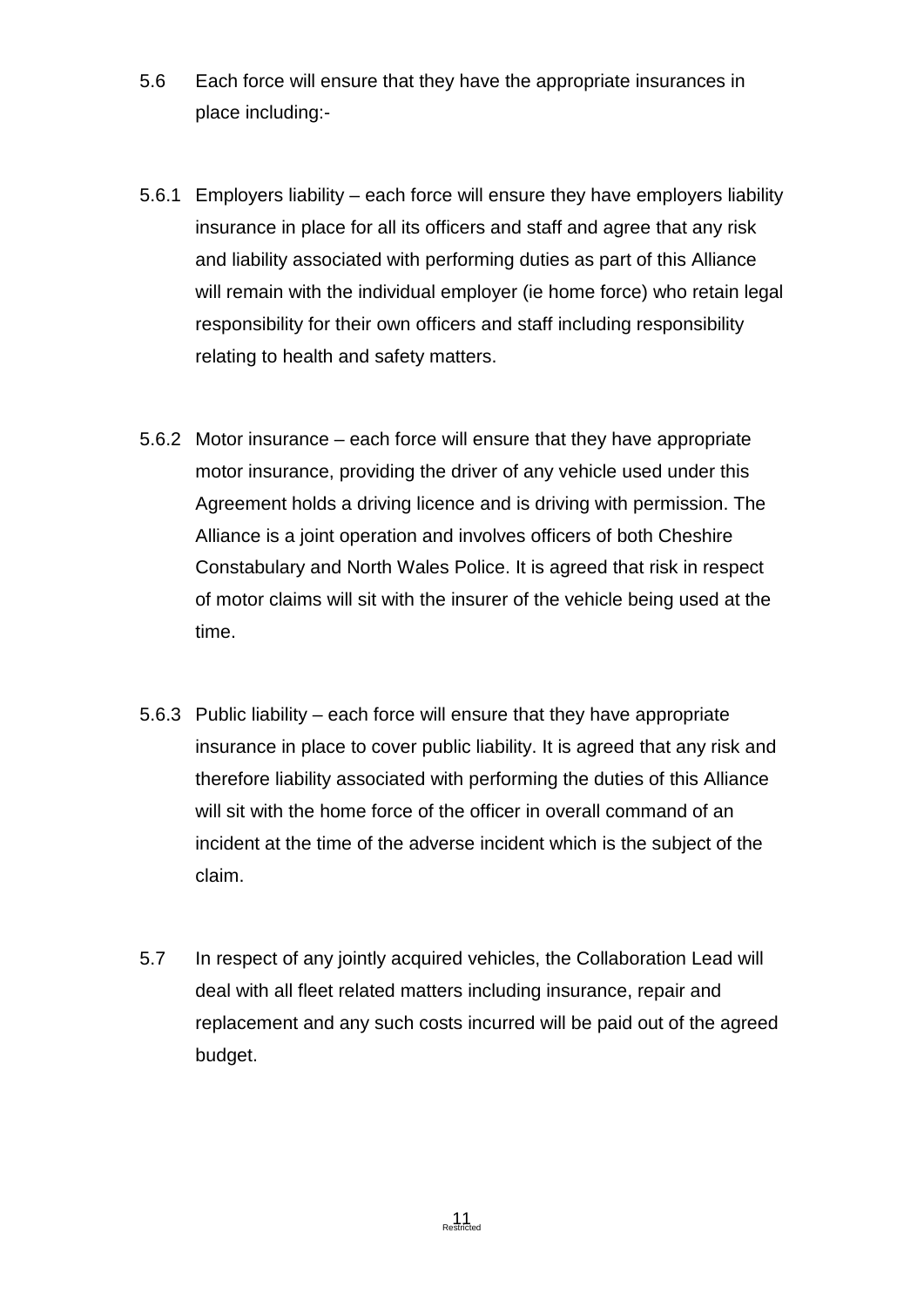#### **SECTION SIX : OPERATIONAL MATTERS**

- 6.1 The SMT has been established to oversee the operational governance of this collaboration. They are responsible to the Strategic Armed Police Working Group ("SAPG"). The function of the SAPG is to resolve any high level strategic matters in relation to collaborative arrangements but it is anticipated that in this case any operational or strategic issues should be capable of being dealt with through the management structure set out in Appendix 2 of this Agreement.
- 6.2 The Collaboration Partners have agreed that the Collaboration Managers are the Alliance chief inspector, the Alliance inspector and the firearms training manager The Collaboration Managers will have day to day management responsibility for the Alliance and are responsible for carrying out the functions of the Collaboration Manager set out in the General Agreement.
- 6.3 The Armed Policing Unit has a clearly defined service. To deliver this service, the Collaboration Managers will prepare a strategic plan setting out service objectives for the relevant period. The current plan is set out in Appendix 8 of the Agreement.
- 6.4 Subject to clause 5.6.3 above, each Chief Constable will retain legal direction and control of (and thus liability for) their officers and staff but will direct that their respective officers and staff working for the collaboration will work to the instruction of the collaboration managers.
- 6.5 The officers and staff will be subject to the policies and procedures of their own force in respect of conditions of service, sickness, performance and discipline. All matters of performance and conduct will be investigated by the Collaboration Managers but dealt with by the employing / home force. The chief officer of the home force will retain

 $12<sub>netrical</sub>$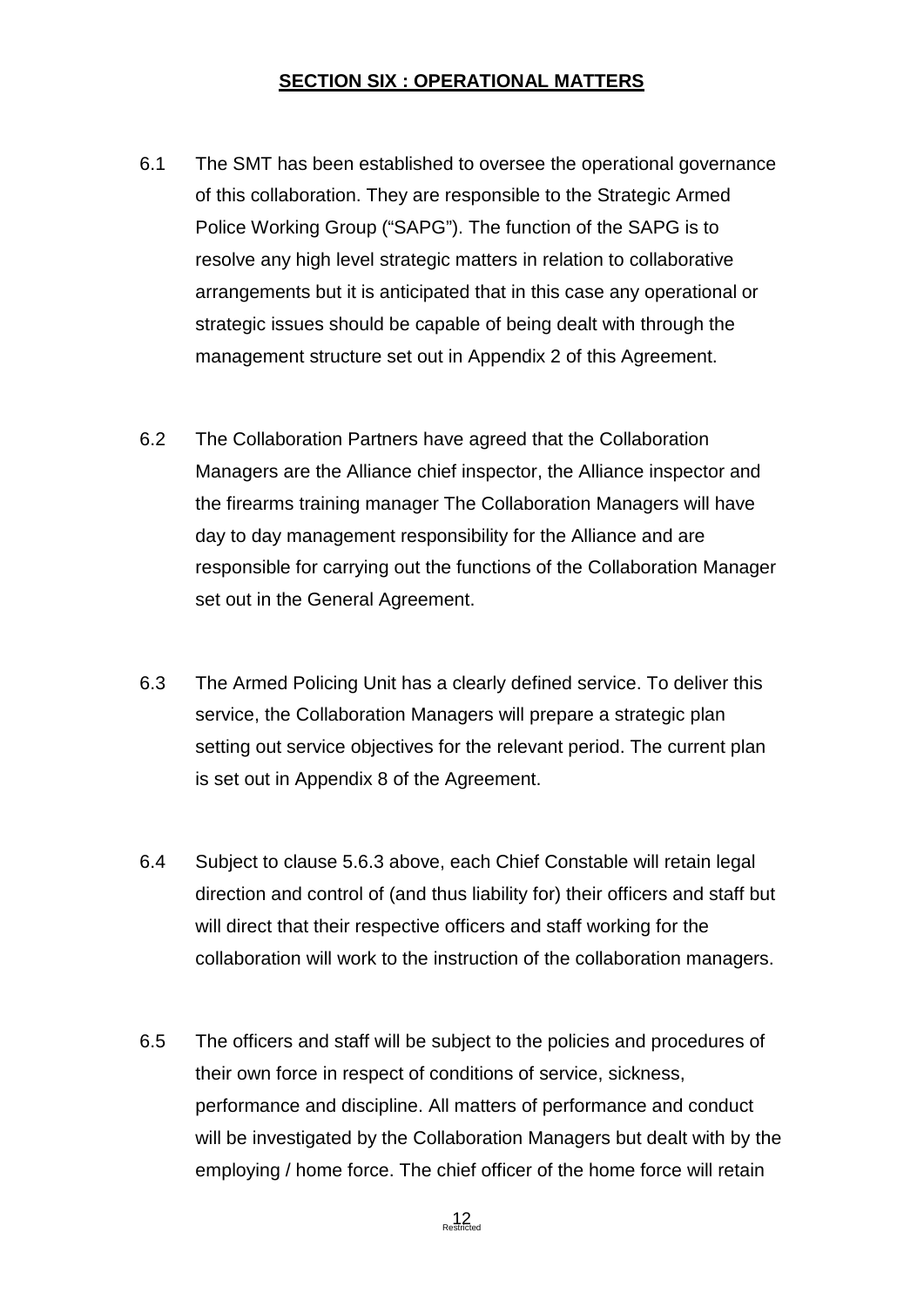duties under the Health and Safety at Work Act 1974 and any associated health and safety obligations.

- 6.6 The Chief Constables agree that all officers and staff assigned to the Armed Policing Alliance may exercise any police powers they have been designated ordinarily restricted to the "relevant police area" throughout the area covered by the Collaborating Partners subject to this Agreement. The Alliance operates throughout the Collaborating Partners' areas without regard to force boundaries in accordance with their original purpose and this Agreement.
- 6.7 The Collaborating Partners have agreed a performance monitoring process described in Appendix 5 of this Agreement. The information captured by the performance monitoring process will be reviewed by the Collaboration Lead and in turn by the NWACPO and NWJC.

#### **SECTION SEVEN : INFORMATION MANAGEMENT**

7. The Collaborating Partners have agreed a data processing agreement set out in Appendix 7 of this Agreement.

#### **SECTION EIGHT : DISPUTES AND GRIEVANCES**

- 8.1 Where this Agreement does not deal with any matter which arises and is pertinent to the conduct or management of the Alliance the matter shall be dealt with by agreement between the Collaborating Partners.
- 8.2 Any disputes or grievances arising from the day to day management of the Alliance that cannot be resolved by the Collaboration Managers will be elevated up the organisation structure and ultimately dealt with by the Alliance management group or SMT.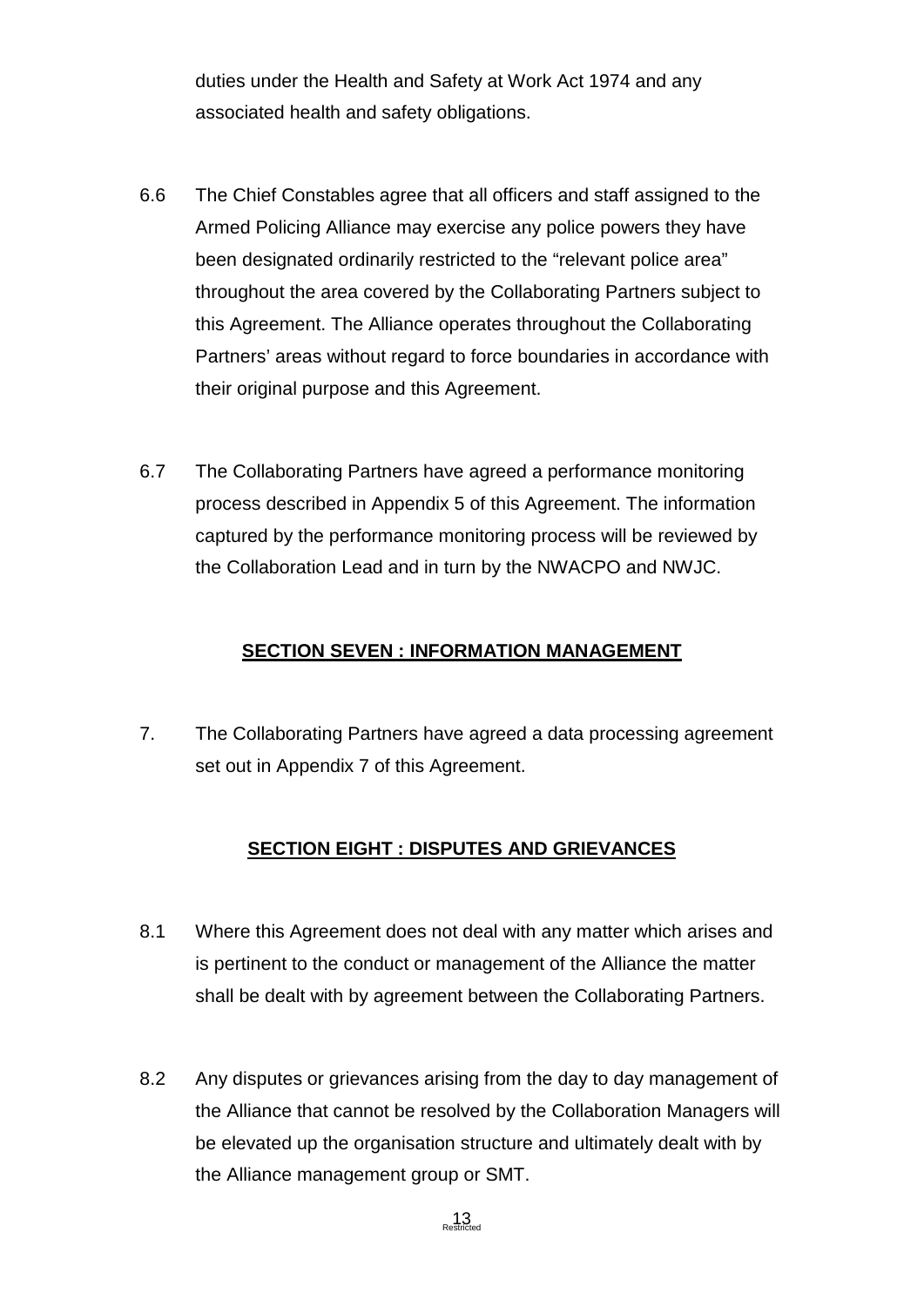- 8.3 Any dispute or grievance that cannot be resolved in accordance with 8.2 will be dealt with by the NWJC or, in the alternative, the NWACPO.
- 8.4 The performance of the Agreement shall not be suspended, cease or be delayed by reason of a dispute arising under clauses 8.2 or 8.3 above.
- 8.5 The Collaboration Partners will indemnify and keep indemnified each other in relation to acts or omissions of its own officers and staff or in relation to breach of the provisions of this Agreement.
- 8.6 Where a complaint, grievance or claim arises in connection with the Alliance the Collaborating Partners will agree how it should be handled on a case by case basis depending on the issues and factors involved.

#### **SECTION NINE : MISCELLANEOUS**

9.1 The Collaborating Partners will prepare a business continuity plan which will form Appendix 10 of this Agreement.

## **SECTION TEN : WELSH LANGUAGE**

- 10.1 North Wales Police received national recognition for its work and innovative projects to promote greater use of the welsh language. The parties recognise their respective commitments and responsibilities to the communities they serve.
- 10.2 North Wales Police Welsh language strategy has two core principles, firstly the aim to become a bilingual organisation and secondly the

 $14$